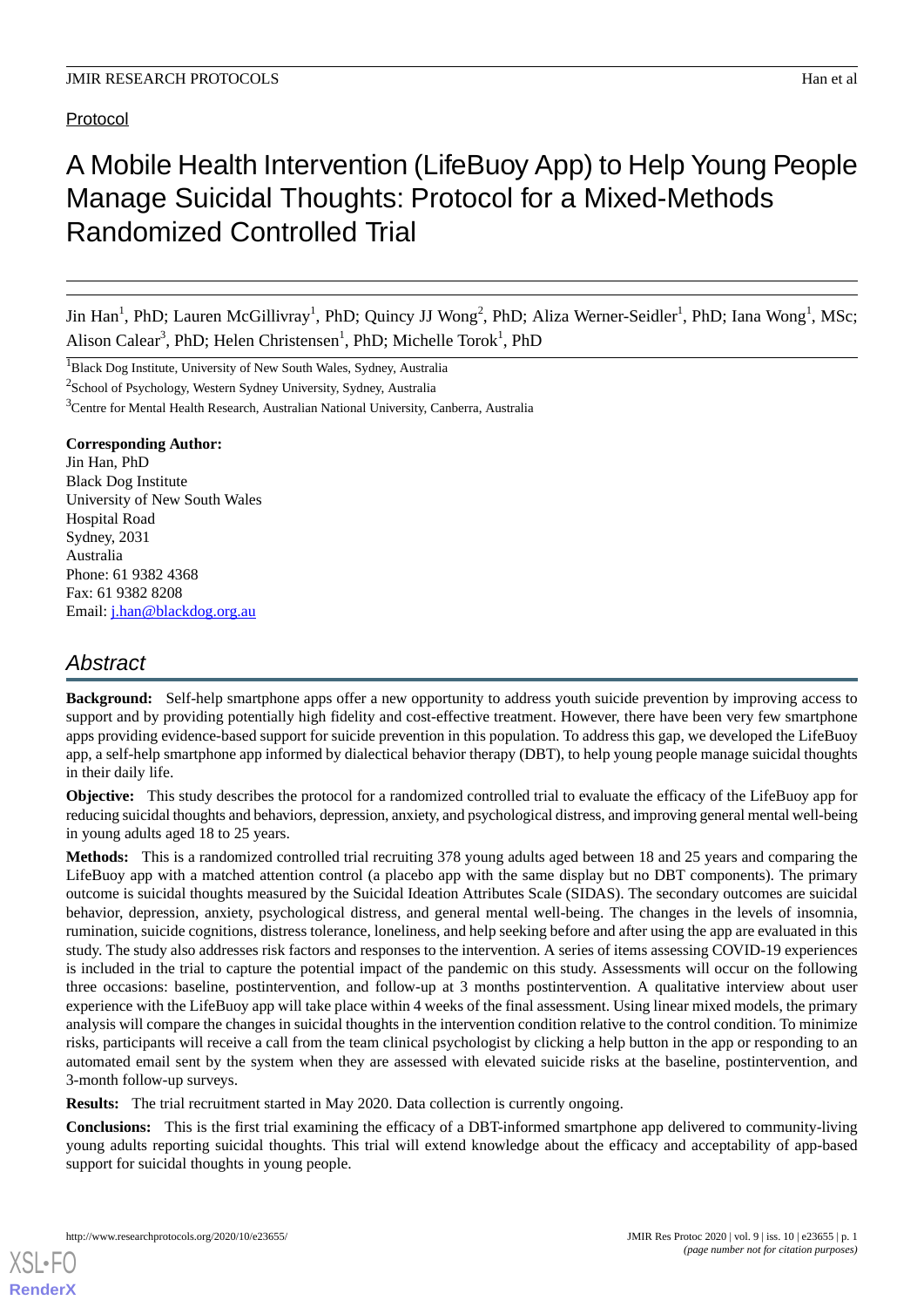**Trial Registration:** Australian New Zealand Clinical Trials Registry ACTRN12619001671156; https://www.anzctr.org.au/Trial/Registration/TrialReview.aspx?id=378366.

**International Registered Report Identifier (IRRID):** PRR1-10.2196/23655

*(JMIR Res Protoc 2020;9(10):e23655)* doi: [10.2196/23655](http://dx.doi.org/10.2196/23655)

### **KEYWORDS**

suicide prevention; mental health; eHealth; mHealth; mobile health; digital health; smartphone app; dialectical behavior therapy

# *Introduction*

Suicidal thoughts and behaviors are a global public health concern for adolescents and young adults owing to their life-threatening nature and high prevalence [[1\]](#page-7-0). Globally, it is estimated that over 200,000 people aged between 10 and 29 years died by suicide in 2016 [[2\]](#page-7-1). Suicide remains the second leading cause of death for this age group despite numerous prevention initiatives over the last decade [[3\]](#page-8-0). Rates have increased across multiple countries and regions in recent years [[4](#page-8-1)[-6](#page-8-2)], and the increased rates are likely to be a lasting concern owing to the coronavirus pandemic and economic recession [[7\]](#page-8-3). One possible approach to prevent youth suicide is to provide accessible and engaging interventions that can effectively reduce suicidal thoughts and behaviors in this age group.

Dialectical behavior therapy (DBT) is one therapeutic approach that has been shown to reduce suicide-related outcomes, including nonsuicidal self-injurious behavior and suicide attempts [[8](#page-8-4)[,9](#page-8-5)]. DBT combines principles from behaviorism, Zen, and dialectics [\[10](#page-8-6)] that aim to help clients improve their emotional and cognitive regulation to overcome problems, including intense mood change [[11,](#page-8-7)[12](#page-8-8)], impulsivity [\[13](#page-8-9),[14\]](#page-8-10), and loneliness [[15\]](#page-8-11). DBT was initially developed for persons diagnosed with borderline personality disorder [[16\]](#page-8-12), and there is increasing evidence to suggest that DBT is also effective in reducing suicidal thoughts, nonsuicidal self-injurious behavior, and suicide attempts in both adults [[17\]](#page-8-13) and adolescents [[18,](#page-8-14)[19\]](#page-8-15).

Traditional face-to-face psychotherapies, including DBT, usually carry high economic costs and personal barriers that may prevent youth from accessing them [\[20](#page-8-16)]. Literature suggests that only 28% of adolescents and young adults with current, past year, or lifetime suicidal thoughts, plans, and/or attempts have accessed mental health services [[21\]](#page-8-17). Potential barriers to mental health services include lack of time, preference for self-reliance, stigma, and service unavailability [[21,](#page-8-17)[22](#page-8-18)]. Digitally delivered interventions offer a new opportunity to improve access to support and to provide high fidelity and cost-effective treatment [[23\]](#page-8-19) at scale. Self-help smartphone apps that are designed to be used without professional guidance can help address these gaps by allowing people to seek help anonymously at a relatively low cost and at a time that suits them [[24\]](#page-8-20). There is emerging evidence that adults readily access and benefit from suicide prevention interventions delivered via smartphone-based apps [[25\]](#page-8-21). However, there have been very few empirical studies

examining the efficacy of mental health apps for young people, and there are even fewer studies for apps that specifically target suicidal thoughts in this population. To our best knowledge, no studies have investigated the possibility of using a DBT-informed app to reduce suicidal thoughts in young adults.

To address this gap, we developed the LifeBuoy app, a self-help smartphone app designed to help young adults manage suicidal thoughts and negative feelings in daily life. It includes seven structured therapeutic sessions derived from DBT and incorporates the principles of positive psychology. The primary objective of the trial is to investigate the efficacy of the LifeBuoy app compared with a matched attention control condition in reducing suicidal thoughts in young adults at postintervention and a 3-month follow-up compared with baseline. The second objective is to assess the impact of the app on secondary outcomes, including suicidal behaviors, depression, anxiety, psychological distress, and general mental well-being. We are also interested in examining the changes in tertiary outcomes, including insomnia, rumination, suicide cognitions, distress tolerance, loneliness, and help-seeking intentions and behaviors at postintervention and a 3-month follow-up compared with baseline, and assessing the potential impacts of demographics, perseverance, negative events, such as COVID-19, and expectation of treatment success on participants. The final objective of this trial is to investigate adherence, satisfaction, and acceptability of the LifeBuoy app via survey questions, app usage data, and qualitative interviews.

# *Methods*

# **Trial Design**

This study is a randomized controlled superiority trial with a matched attention control condition. Individuals are randomly allocated to either the intervention or attention control condition with a 2:2 allocation using a block design (four participants per block), stratified by gender and age group using an automated web-based platform tailored for this trial. Participants within each block (N=4) are randomly assigned to either of the two groups based on the six sequences, given a block size of four [[26\]](#page-8-22). The trial has the following three measurement occasions: baseline, postintervention, and follow-up at 3 months postintervention. A qualitative interview about user experience with the LifeBuoy app will take place within 4 weeks of the final assessment [\(Figure 1](#page-2-0)).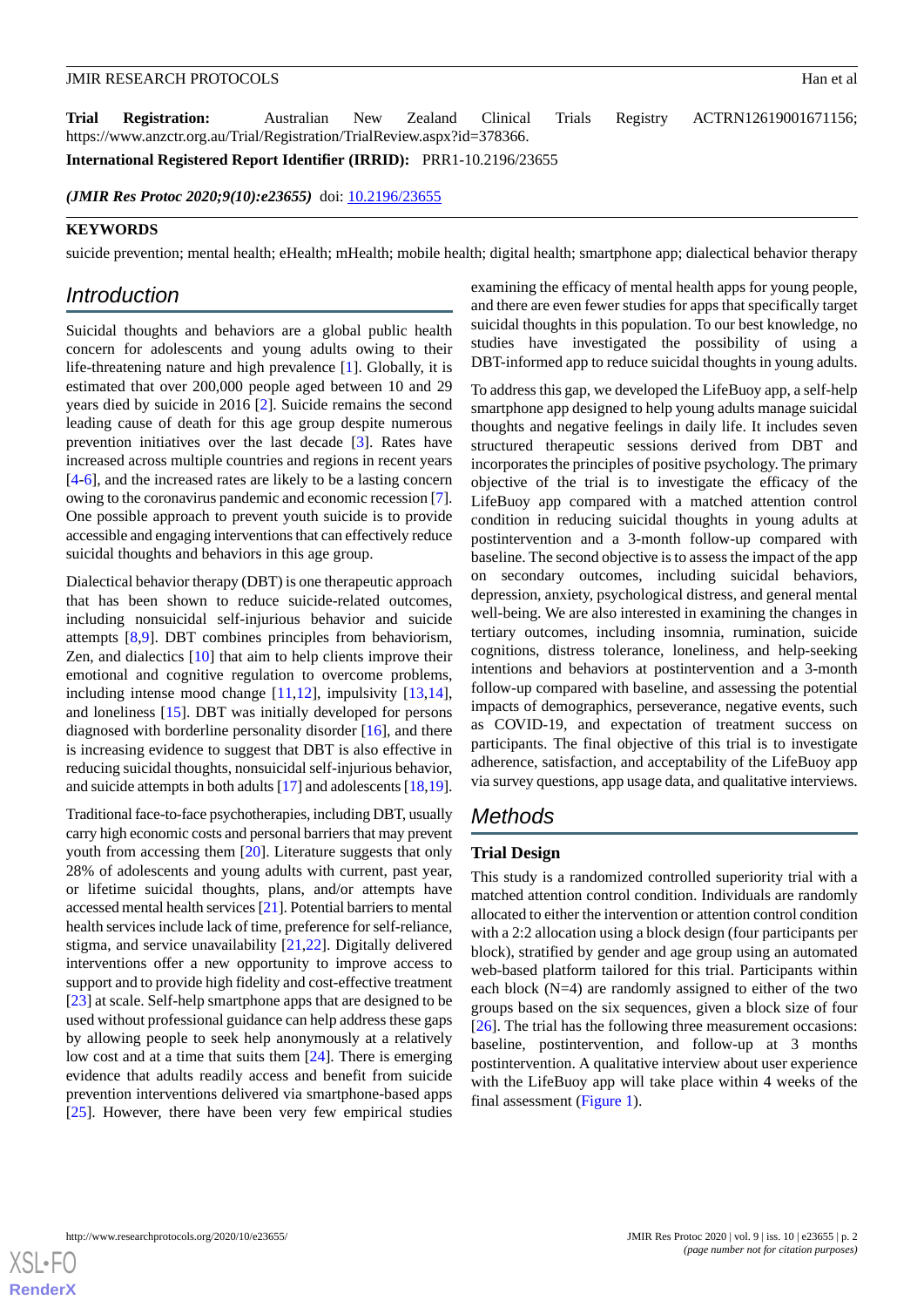<span id="page-2-0"></span>**Figure 1.** Study flow.



# **Blinding**

In the trial, participants are not notified about whether they are assigned to an intervention or control group. Participants may still discern their condition assignment owing to the nature of the intervention content. All the investigators will be blinded to intervention assignment throughout the study period.

# **Participants**

[XSL](http://www.w3.org/Style/XSL)•FO **[RenderX](http://www.renderx.com/)**

Young adults aged between 18 and 25 years are eligible to participate in the trial if they (1) have experienced suicidal thoughts in the past 12 months, (2) have not made a suicide attempt in the past month, (3) do not have a diagnosis of psychosis or bipolar disorder, (4) currently live in Australia, and (5) are fluent in English. The inclusion criteria will be determined by an online self-report screening survey. They are not prohibited from receiving other treatments or interventions during the trial.

# **Sample Size**

Based on a systematic review and meta-analysis on online and mobile apps for suicidal thoughts and self-harm [\[27](#page-9-0)], an effect size of 0.30 (Cohen *d*) is expected between the intervention condition and the control condition at posttest for the primary outcome suicidal thoughts. Based on an attrition rate of 30% [[28,](#page-9-1)[29\]](#page-9-2) and a 0.50 correlation between pre- and posttest scores of the primary outcome, a sample size of 189 for each condition (total N=378) will be required to detect the expected effect size with a power of 0.80 and alpha of .05. For the qualitative interviews, we will recruit a 10% subsample of individuals who participate in the intervention condition to assess their experience with the app  $(N=20)$ , which is likely to reach data saturation according to prior studies [\[30](#page-9-3),[31\]](#page-9-4).

# **Recruitment**

From May 2020, a community-based sample of participants is being recruited into the trial through targeted Facebook advertising hosted on the Black Dog Institute's social media pages. The recruitment is still ongoing. A subgroup of the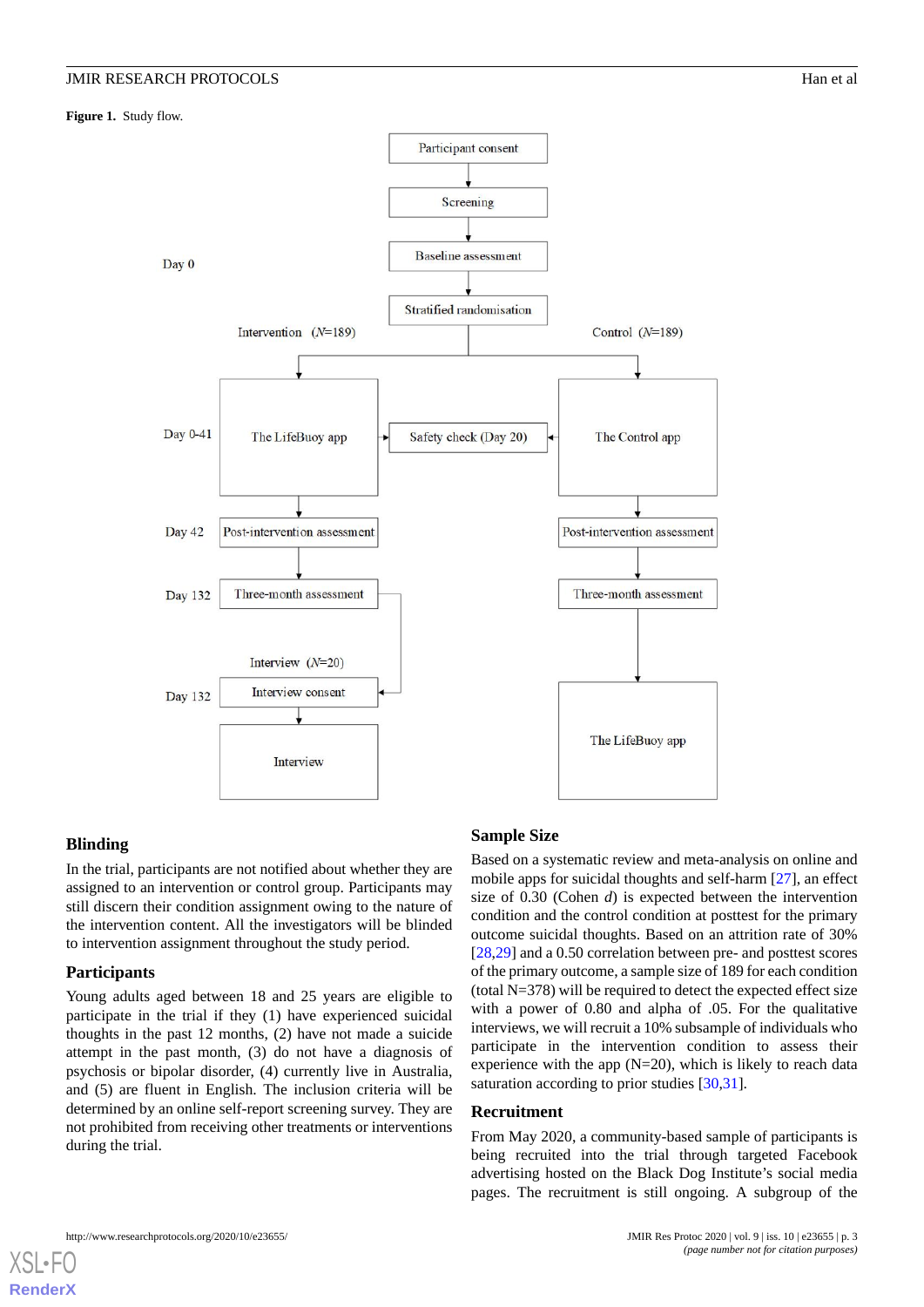participants in the intervention group will be recruited for the qualitative interview via an expression of interest form provided before the final assessment.

# **Intervention**

The LifeBuoy app includes seven structured therapeutic sessions derived from DBT and incorporates the principles of positive psychology. It includes sessions on value identification, goal setting, psychoeducation, emotion regulation, and distress tolerance. These sessions are self-paced and delivered sequentially in the app. Each module takes approximately 3 to 7 minutes to complete. A mood tracker is included in the app to allow participants to rate their feelings multiple times per day. The app also contains a toolbox, which includes two distraction activities (popping bubbles and funny quiz) and additional tips for reducing distress (self-soothing tips and the Temperature, Intense exercise, Paced breathing, Paired muscle relaxation [TIPP] technique). Finally, there is a "help" button embedded in the app with direct links to Australian crisis lines. The LifeBuoy app was developed using a person-centered approach, involving young people with lived experience of suicidal thoughts, to understand and accommodate the

perspectives of young people who will use the intervention. The design process of the app will be reported in a separate paper, which is currently in preparation.

### **Matched Attention Control**

Similar to the intervention app, the control app contains seven brief nontherapeutic education-based sessions. The topics are peripherally related to mental health and well-being, including confidence, performance stress, the importance of having goals, and the value of being present. Each session takes 2 to 3 minutes to read through. The control does not contain a mood tracker or toolbox but includes the "help" button for safety management. Participants in the control group will be granted access to the intervention app after they complete the 3-month follow-up assessment.

### **Assessments**

There are three data collection points as follows: baseline (day 0), postintervention (day 42), and 3-month postintervention follow-up (day 132) [\(Table 1](#page-3-0)). Data collection will be fully automated and online, with participants accessing the study website to register for the trial, download the app, and complete assessments.

<span id="page-3-0"></span>**Table 1.** Summary of the primary, secondary, and tertiary outcome measures, risk factors, other measures, and data collection time points.

| Outcomes measures                      | Scale                                                       | <b>Baseline</b> | Postintervention | Three-month follow-up |
|----------------------------------------|-------------------------------------------------------------|-----------------|------------------|-----------------------|
| <b>Primary outcome</b>                 |                                                             |                 |                  |                       |
| Suicidal thoughts                      | Suicidal Ideation Attributes Scale (SIDAS)                  | Yes             | Yes              | Yes                   |
| <b>Secondary outcomes</b>              |                                                             |                 |                  |                       |
| Suicide behaviors                      | Suicide attempt and self-harm                               | Yes             | Yes              | Yes                   |
| Depression                             | Patient Health Questionnaire-9 (PHQ-9)                      | Yes             | Yes              | Yes                   |
| Anxiety                                | Generalized Anxiety Disorder-7 (GAD-7)                      | Yes             | Yes              | Yes                   |
| Psychological distress                 | Distress Questionnaire-5 (DQ-5)                             | Yes             | Yes              | Yes                   |
| General mental well-being              | Short Warwick-Edinburgh Mental Wellbeing<br>Scale (SWEMWBS) | Yes             | Yes              | Yes                   |
| <b>Tertiary outcomes</b>               |                                                             |                 |                  |                       |
| Insomnia                               | Insomnia Severity Index (ISI)                               | Yes             | Yes              | Yes                   |
| Rumination                             | Repetitive Thinking Questionnaire (RTQ)                     | Yes             | Yes              | Yes                   |
| Suicide cognitions                     | Suicide Cognitions Scale (SCS)                              | Yes             | Yes              | Yes                   |
| Distress intolerance                   | Distress Tolerance Scale (DTS)                              | Yes             | Yes              | Yes                   |
| Loneliness                             | Three-Item Loneliness Scale (TILS)                          | Yes             | Yes              | Yes                   |
| Help-seeking intentions                | General Help-Seeking Questionnaire (GHSQ)                   | Yes             | Yes              | Yes                   |
| Help-seeking behaviors                 | Client Service Receipt Inventory (CSRI)                     | Yes             | N <sub>0</sub>   | Yes                   |
| <b>Risk factors and other measures</b> |                                                             |                 |                  |                       |
| Demographics                           | <b>Ouestions</b>                                            | Yes             | N <sub>o</sub>   | N <sub>0</sub>        |
| Perseverance                           | Short Grit Scale (SGS)                                      | Yes             | N <sub>0</sub>   | N <sub>0</sub>        |
| COVID-19-related worry                 | <b>Ouestions</b>                                            | Yes             | N <sub>0</sub>   | N <sub>0</sub>        |
| Negative events                        | Negative Life Events Scale for Students<br>(NLESS)          | Yes             | N <sub>0</sub>   | N <sub>0</sub>        |
| Expectations of treatment success      | <b>Ouestions</b>                                            | Yes             | No               | No                    |
| Satisfaction with the app              | <b>Ouestions</b>                                            | No              | Yes              | No                    |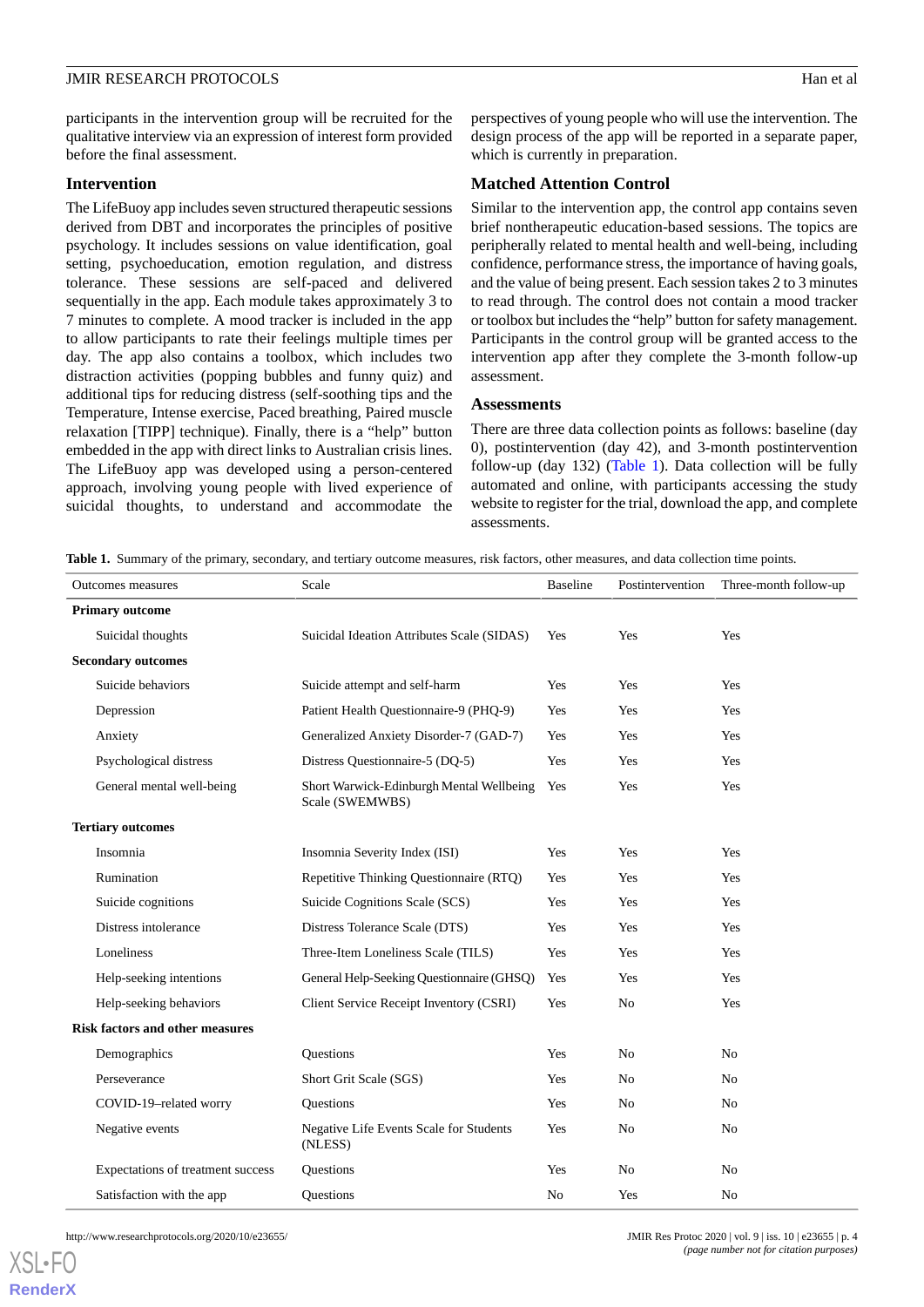#### **Outcomes**

### *Primary Outcome Measure*

#### **Suicidal Ideation Attributes Scale**

The primary outcome measure is the severity of suicidal thoughts assessed by the Suicidal Ideation Attributes Scale (SIDAS [[32\]](#page-9-5)). It consists of five questions pertaining to frequency of suicidal thoughts in the past month, controllability of suicidal thoughts, closeness to suicide attempt, level of distress associated with the thoughts, and impact on daily functioning. Each item is assessed on a 11-point scale (0-10). Item two (controllability) is reverse scored. Total scale scores on the SIDAS range from 0 to 50, with higher scores indicating more severe suicidal thoughts.

# *Secondary Outcome Measures*

### **Suicide Behaviors**

Participants' previous suicide attempts and self-injury are assessed by eight questions developed for a previous suicide prevention trial [[29\]](#page-9-2). Participants are invited to indicate whether they have attempted suicide in their lifetime and in the past 30 days on a three-point Likert scale, with responses of "No, never (0)," "Yes, once (1)," and "Yes, more than once (2)." They are also asked to report the number of suicide attempts over their lifetime and the number of months that they have been thinking about suicide. Apart from that, participants are asked to indicate whether they have experienced intentional self-injury in their lifetime on the aforementioned three-point Likert scale. If yes, they are asked to provide the number of times of their intentional self-injury and rate the severity of the worst injury in the past month on a three-point Likert scale, with responses of "No care was needed (1)," "Some care was needed (2)," and "Required medical care (3)."

#### **Patient Health Questionnaire-9**

The Patient Health Questionnaire-9 (PHQ-9 [\[33](#page-9-6)]) is a nine-item self-report questionnaire measuring the severity of depression. The scale assesses the frequency of occurrence of depression symptoms in the previous 2 weeks, with items rated on a four-point scale ranging from "Not at all (0)" to "Nearly every day (3)." Total scores on the PHQ-9 depression scale can range from 0 to 27, with higher scores reflecting more severe depression.

#### **Generalized Anxiety Disorder-7**

The Generalized Anxiety Disorder-7 (GAD-7 [[34\]](#page-9-7)) is a seven-item self-report measure designed to assess the severity of generalized anxiety symptoms over the previous 2-week period. Items are rated on a four-point scale, ranging from "Not at all sure (0)" to "Nearly every day (3)." Total scores on the GAD-7 can range from 0 to 21. Higher scores indicate higher levels of GAD symptoms.

#### **Distress Questionnaire-5**

[XSL](http://www.w3.org/Style/XSL)•FO **[RenderX](http://www.renderx.com/)**

The Distress Questionnaire-5 (DQ-5 [\[35](#page-9-8)]) is a five-item brief screening tool for identifying general psychological distress. Participants are asked to endorse the frequency of each item in the past 30 days on a five-point scale ranging from "Never (1)"

to "Always (5)." Total scores range from 5 to 25, with higher scores indicating greater psychological distress.

#### **Short Warwick-Edinburgh Mental Well-Being Scale**

The Short Warwick-Edinburgh Mental Well-Being Scale (SWEMWBS [\[36](#page-9-9),[37\]](#page-9-10)) is a shortened seven-item version of the 14-item Warwick-Edinburgh Mental Well-Being Scale (WEMWBS) [\[37](#page-9-10)], which was developed to assess mental well-being in the general population. It assesses mental well-being by asking about participants' feelings and experiences over the previous 2 weeks. Responses range from "None of the time  $(1)$ " to "All of the time  $(5)$ ," and raw item scores are summed and converted to a metric total score using the SWEMWBS conversion table [[38\]](#page-9-11). Total scores can range from 7 to 35, with higher scores indicating higher levels of mental well-being.

#### *Tertiary Outcome Measures*

#### **Insomnia Severity Index**

The Insomnia Severity Index (ISI [[39\]](#page-9-12)) is a psychometrically sound, seven-item, self-report measure assessing the perceived severity of insomnia symptoms, the degree of satisfaction with sleep, interference with daytime functioning, noticeability of impairment, and concern caused by the sleep problems in the previous 2 weeks. Responses are reported on a five-point scale yielding total scores of 0 to 28. Higher scores indicate greater insomnia severity.

#### **Repetitive Thinking Questionnaire**

The Repetitive Thinking Questionnaire-10 (RTQ-10 [\[40](#page-9-13)]) is a transdiagnostic measure of engagement in repetitive negative thinking following distressing situations. The RTQ was developed to capture the underlying construct of recurrent negative thinking underlying mental health disorders such as depression and anxiety. Participants are requested to respond to the RTQ-10 on a five-point Likert scale, with responses ranging from "Not true at all (1)" to "Very true (5)." Total scores fall between 10 and 50, with higher scores indicating greater rumination.

#### **Shortened Version of the Suicide Cognition Scale**

The shortened version of the Suicide Cognition Scale (SCS [[41\]](#page-9-14)) is a self-report instrument consisting of nine items that are designed to measure suicide-specific cognition. The items contain statements consistent with the suicidal schemas of unbearability (eg, "I can't cope with my problems any longer"), unlovability (eg, "I am completely unworthy of love"), and unsolvability (eg, "Nothing can help me solve my problems"). Items in the SCS are rated on a five-point Likert scale, with responses ranging from "Strongly disagree (1)" to "Strongly agree (5)." The instrument is scored by summing ratings across items, resulting in scores ranging from 9 to 45.

# **Distress Tolerance Scale**

The Distress Tolerance Scale (DTS [[42\]](#page-9-15)) is a 15-item self-report measure designed to assess respondents' perceived capacity to experience and endure negative emotional states. The DTS encompasses four subscales, including tolerance, appraisal, absorption, and regulation. Items are rated on a five-point Likert scale, with responses ranging from "Strongly disagree (1)" to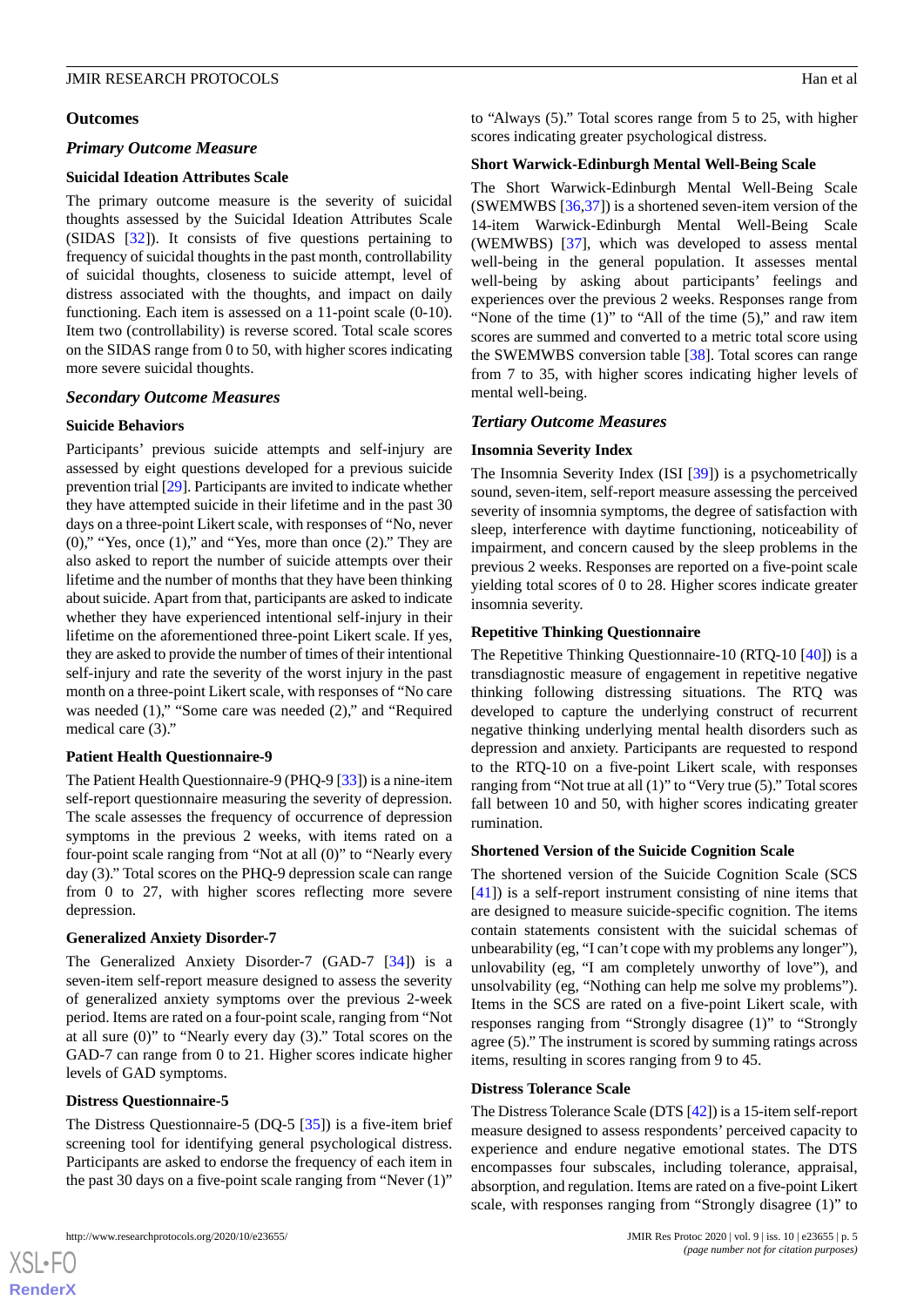"Strongly agree (5)." Higher mean scores indicate a greater tendency to withstand emotional distress.

# **Three-Item Loneliness Scale**

The Three-Item Loneliness Scale (TILS [\[43](#page-9-16)]) is a brief self-report measure of loneliness. The three items that compose this scale were selected from the R-UCLA Loneliness Scale [[44\]](#page-9-17) and include the following: "How often do you feel that you lack companionship?" (relational connectedness); "How often do you feel left out?" (collective connectedness); and "How often do you feel isolated from others?" (general isolation). Response categories for the TILS are as follows: "Hardly ever (1)," "Some of the time (2)," and "Often (3)." Total scores are calculated by summing item scores, with higher scores indicating greater loneliness.

# **General Help-Seeking Questionnaire**

The General Help-Seeking Questionnaire (GHSQ [[45\]](#page-9-18)) is used in the current trial to assess participants'intentions to seek help for suicidal thoughts from a variety of sources. Respondents are invited to rate on a six-point scale, ranging from "Not applicable (0)" and "Extremely unlikely (1)" to "Extremely likely (5)," the likelihood of seeking help from three professional sources (school or university counsellor, mental health professional, and doctor/general practitioner), four informal sources (boyfriend/girlfriend, friends, parents, and other relative/family members), three telephone/online sources (phone helpline, internet website, and mobile app), or no one. An optional item "I would seek help from another source not listed above" is also provided. Higher scores represent stronger intentions to seek help.

# **Modified Client Service Receipt Inventory**

The adapted version of the Client Service Receipt Inventory (CSRI [\[46](#page-9-19)]) is designed to collect information about use of health care and social care services over a retrospective period of the past 6 months. Respondents are asked to indicate whether they have used any services in the past 6 months owing to mental health problems, including suicidal thoughts, on a binary scale ("Yes"/"No"). Services include hospital services, mental health helplines, crisis support team, police/ambulance, contact with a range of mental health professionals (eg, social worker and counsellor), self-help groups, and other medically qualified doctors.

# *Risk Factors and Other Measures*

### **Demographic Information and Baseline Variables**

At the baseline assessment, participants are asked to provide their age, gender identity, gender assigned at birth, sexual orientation, contact information (email and mobile number), state and area they live in (ie, metropolitan or rural/remote), language spoken at home, who they live with at home, current relationship status, highest level of education completed, employment status, and whether they have ever experienced or been diagnosed with mental illness. Information related to their service use is also collected, such as whether they have ever seen a mental health professional for a mental health problem and used health or well-being apps.

# **Short Grit Scale**

The Short Grit Scale (SGS [[47\]](#page-9-20)) is an eight-item measure assessing perseverance and passion for pursuing long-term goals. Half of the items are worded positively (eg, "I am diligent"), while the other half are worded negatively (eg, "New ideas and projects sometimes distract me from previous ones") and are thus reverse scored. Items are rated on a five-point scale, with responses ranging from "Not like me at all (1)" to "Very much like me (5)" and the total scale score ranging from 8 to 40.

### **COVID-19–Related Worry**

Ten items are used to assess the extent to which the coronavirus (COVID-19) pandemic influences participants' perception of their symptoms (anxiety, depression, and suicidal ideation) and coping strategies. Items 1 to 3 relate to perceptions of symptoms and are rated on a five-point scale, with responses ranging from "Not at all (1)" to "All of the time (5)" (eg, "Do you think the COVID-19 pandemic has increased your anxiety levels more than usual?"). Items 4 to 6 relate to anticipated, experienced, and current worry and have been modified from a previous study of pandemic-related worry [\[48](#page-10-0)], with item 7 asking participants to indicate what aspects of COVID-19 are worrying them from a list of responses (eg, "not knowing when the pandemic will end"). Items 8 to 9 relate to the frequency and effectiveness of coping strategies used from a list of 14 equally balanced healthy (eg, "using social support" and "relaxation techniques") and unhealthy (eg, "overeating/comfort food" and "avoidance/procrastination") strategies. Participants are asked to rate their use of the strategies on a four-point scale (do not use, use less, use the same, and use more) and rate on a five-point scale whether they think each strategy used has been less effective during the pandemic, with responses ranging from "Not at all (1)" to "All of the time (5)." Item 10 asks participants to indicate if they have noticed any symptom improvement during or following the pandemic (none; yes, anxiety; yes, depression; yes, suicidal thoughts; and yes, other).

### **Modified Negative Life Events Scale for Students**

The Negative Life Events Scale for Students (NLESS [\[49](#page-10-1)]) is designed to assess the experience of stressful life events among students. Respondents are asked to indicate whether they have experienced 25 negative life events (eg, death of a family member and being arrested) in the past year, and if yes, how stressful that event has been for them. In the adapted version of this measure, items are rated on a five-point scale, with responses ranging from "Not stressful (1)" to "Extremely stressful (5)." Higher mean scores indicate higher negative impact on life.

### **Expectation of Treatment Success**

Four items were created to measure participants' confidence and readiness in using an app to reduce suicidal thoughts, as well as the perceived importance of reducing suicidal thoughts and participating in research to reduce suicide risk. Items on this scale include "I am confident that people could reduce their suicidal thoughts using an app" and "I think that participating in a study that aims to reduce suicidal thoughts is an important thing to do." These items are rated on a five-point scale, with responses ranging from "Strongly disagree (1)" to "Strongly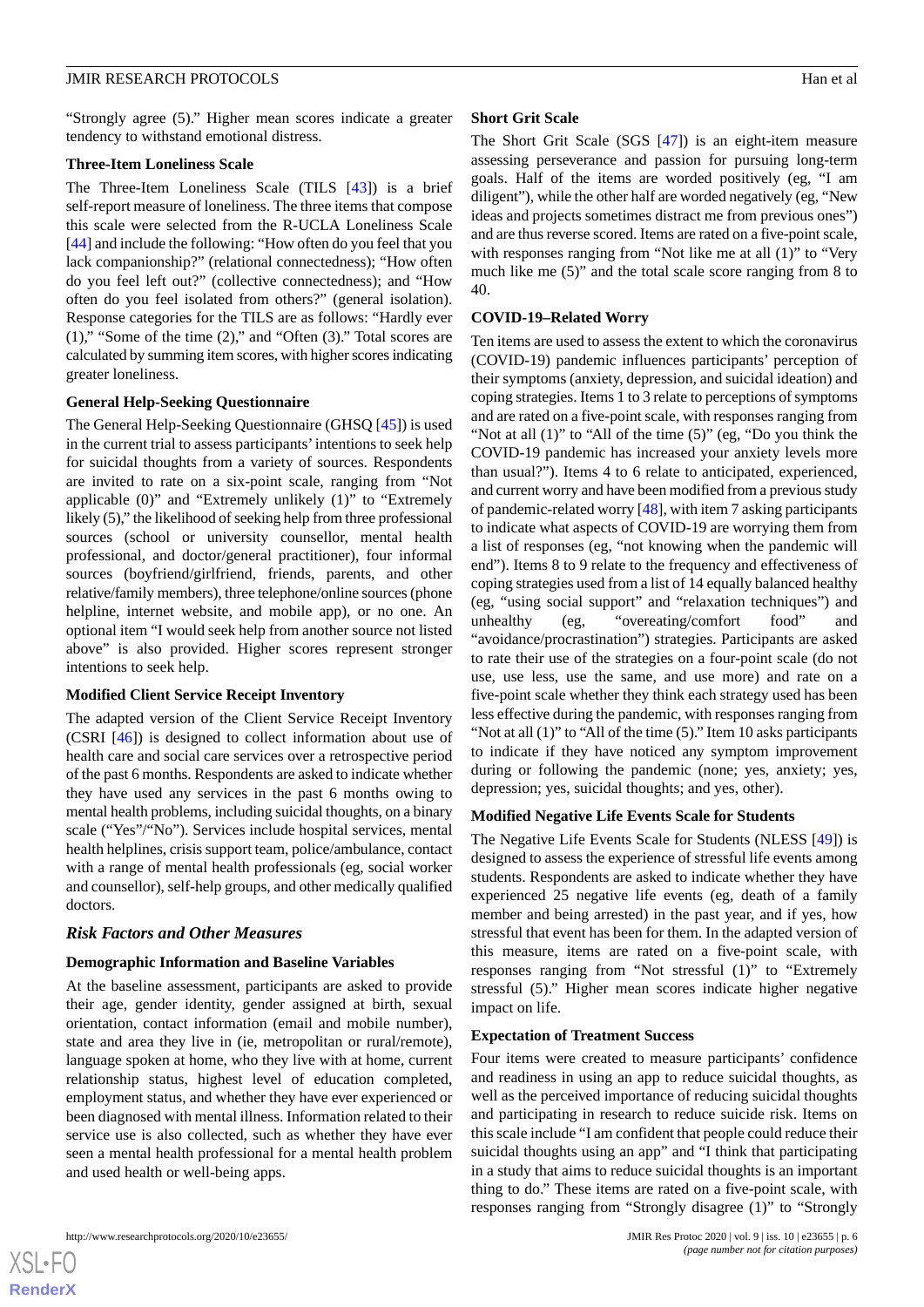agree (5)." Other items include "Please rate the importance of reducing your suicidal thoughts over the next 6 months," with responses ranging from "Not important (0)" to "Very important (5)," and "Please rate your readiness to reduce your suicidal thoughts by using an app," with responses ranging from "Not ready (1)" to "Completely ready (5)." Owing to the nature of these questions, this measure is administered only once during baseline assessment. Total scores indicate higher expectation of treatment success.

### **Satisfaction With the LifeBuoy App**

Eighteen items were adapted from a previous study to assess participants' satisfaction with the LifeBuoy app [\[50](#page-10-2)]. This measure consists of three parts. The first part contains seven statements related to the usability, readability, and helpfulness of the app, and the respondent's intention to continue to use and recommend the app. Participants are asked to indicate whether they agree or disagree with each item. The second part of this measure comprises 10 questions pertaining to potential difficulties in using the app (eg, forgetting to use it and feeling worse after using it). Participants are asked to indicate whether they agree or disagree with each item. In the last part of this measure, they are asked to rate the overall helpfulness of the app on a five-point scale, with responses ranging from "Extremely unhelpful (1)" to "Extremely helpful (5)." Higher scores on each item indicate higher satisfaction with the app.

### **Treatment Adherence**

Adherence to both the LifeBuoy app and control app is measured by the number of modules accessed and completed by participants, and the time spent on each module. The data are automatically collected via the app.

### **Statistical Analysis**

Mixed model repeated measures analyses with maximum likelihood estimation and an appropriate covariance structure will be used to evaluate the efficacy of the LifeBuoy app relative to the control condition. Within-person variation will be modelled by using an unstructured covariance matrix, and degrees of freedom will be estimated using Satterthwaite correction [[51\]](#page-10-3). The primary outcome is the change in severity of suicidal thoughts across time (baseline to postintervention and postintervention to the 3-month follow-up). The mixed model approach incorporates all available data, including participants with missing follow-up data points, under the missing-at-random assumption, in accordance with the intention-to-treat principle. The same analytic approach will be used to examine temporal changes in secondary and tertiary outcomes, including depression, anxiety, psychological distress, general mental well-being, insomnia, rumination, suicide cognition, distress tolerance, loneliness, help-seeking intentions, and behaviors. The difference between the two groups on potential risk factors, including demographics, perseverance, COVID-19–related worry, negative events, and expectation of treatment success will be assessed by descriptive statistics.

In the interview, participants will be asked about their general feelings about the app and the design, their favorite and unfavorite features, the scenarios where they find the app useful, and other feedback about the app. The interview data will be

analyzed using Braun & Clarke thematic analysis [\[52](#page-10-4)]. An inductive approach will be used to identify group themes. Two researchers will independently refine the themes and determine the final coding framework. Discrepancies will be resolved by a third researcher to ensure reliability of the process.

### **Risk Management**

In both the intervention and control versions of the LifeBuoy app, there is a help button that contains a list of 24-hour crisis support contacts that are publicly accessible nationwide. This button also contains a clinical psychologist contact button that allows participants to request a call from the team clinical psychologist.

Calls by the team clinical psychologist to participants will focus on ensuring the participants are safe and supported by their family and/or community if this is possible, and identifying how they can access the services they need. If participants express distress in relation to using the app or answering the assessment questionnaires, they will be reminded of their right to withdraw from the trial without penalty or explanation. In the event that a participant does not respond to the initial contact attempt, an email stating that contact was attempted and requesting for their availability will be sent. The psychologist will attempt to call the participants up to two times in the requested time. If the participant is still unavailable, another email stating that contact was attempted and containing referral sources will be sent.

At each survey timepoint (baseline, postintervention, and 3-month follow-up) and in the middle of the trial (3 weeks after commencing use of the LifeBuoy app), risk of suicide will be assessed using a standardized scale (SIDAS). If the SIDAS score is above 20 [[32\]](#page-9-5), indicating an elevated level of suicidal thoughts, an automated alert system will be triggered, in which a notification will be sent to the research inbox to notify the team clinical psychologist. An automated email will also be sent to the participants asking if they would like to receive a phone call from the team clinical psychologist as above. This email will also include a list of 24-hour crisis support contacts.

There are two levels of risk management in this project. The first is the trial steering committee, which consists of the research team, and the second is an independent Data Monitoring Safety Board (DSMB). The DSMB has three members who are experts in clinical trial conduct, statistics, and youth mental health. The trial manager will record the number of notifications at each assessment in a report for the DSMB and will notify the DSMB after each assessment period about how many alerts have been triggered and whether follow-ups have been carried out. Any serious adverse event will be reported to the DSMB. The DSMB will provide recommendations to the research team to continue the trial, temporarily pause the trial, or discontinue the trial owing to heightened risk or adverse events.

#### **Privacy, Confidentiality, and Data Management**

The sensitive data that are collected in this study include participants' responses to the surveys, usage data collected by the LifeBuoy app, and the audio records of the interviews.

```
XS\cdotFC
RenderX
```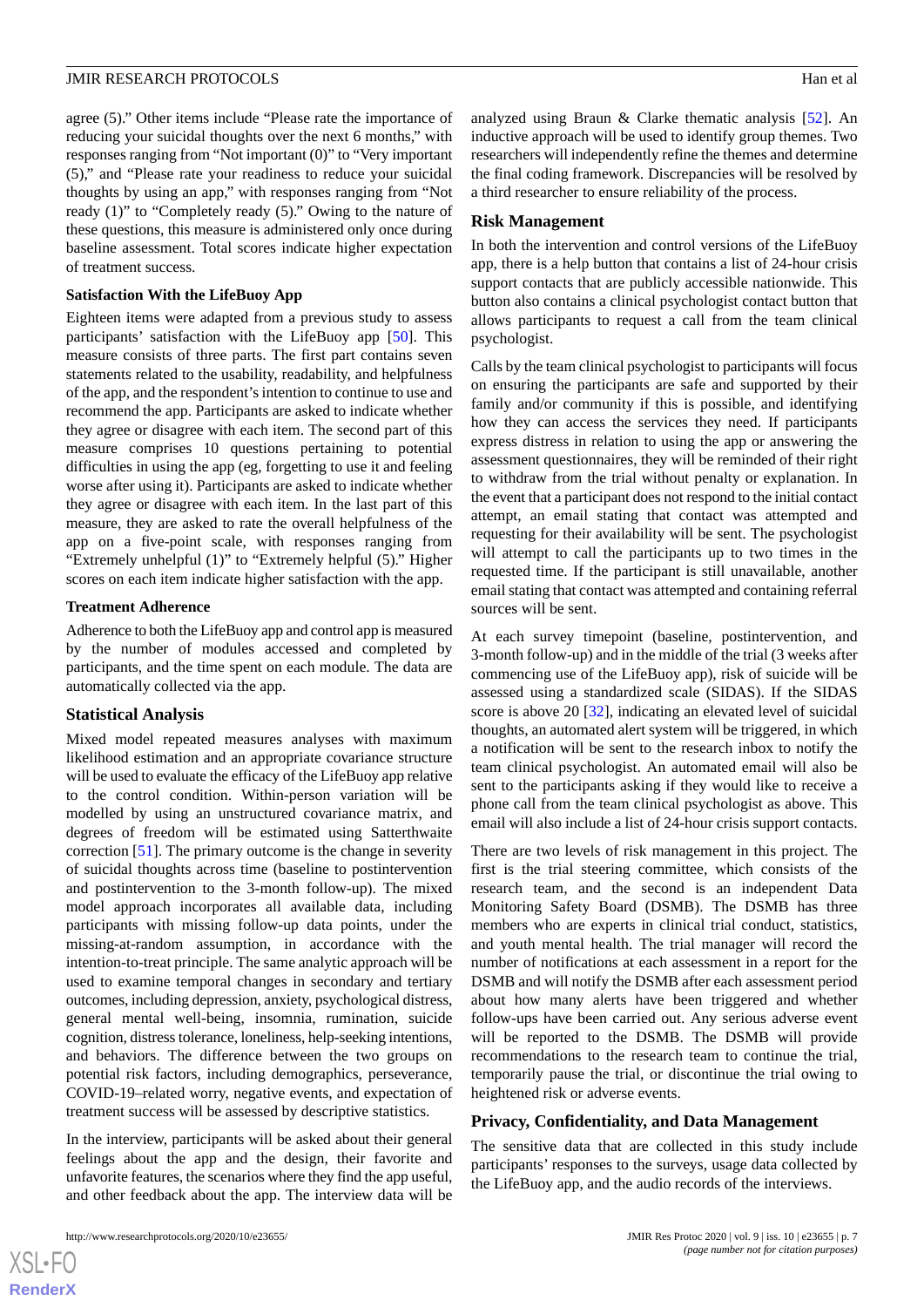The survey and usage data are collected by the Black Dog Institute eHealth research platform, a bespoke trial management system. Each participant will be assigned a unique identification code automatically at the time of registration on the Black Dog Institute research platform. When online survey data are exported for analysis, the research team will remove the identifiable information from the initial data set (ie, first name, mobile phone number, and email address will be removed). A deidentified extract of the data will be downloaded for analysis on a shared drive, which is password protected and approved by the university for storing highly sensitive data. The file used for analysis will only include the unique ID code and raw research data. Only named study personnel will have access to any identifiable information. For participant withdrawal, only named study personnel will access the register to identify the personal details of participants using their ID code.

Transcription of the interviews will be undertaken by a professional transcription service, and only deidentified audio will be provided to the agency. The agency will need to sign a confidentiality agreement before being provided with the recordings. Participants will be informed that deidentified audio will be provided to an agency for transcription service only. Upon completion of this project, all deidentified data will be stored in an archive on the server hard drive for a period of a minimum of 7 years, in accordance with University of New South Wales guidelines and the Australian Code for the Responsible Conduct of Research.

# *Results*

The current trial has ethical approval from the University of New South Wales Human Research Ethics Committee (HC190764). It has been registered in The Australian New Zealand Clinical Trials Registry (ACTRN12619001671156) and with the Therapeutic Goods Administration through the Clinical Trial Notification (CTN) scheme (CT-2020-CTN-00256-1-v1). Recruitment started on May 11, 2020. Data collection of the trial is expected to be complete by December 2020.

# **Acknowledgments**

# *Discussion*

Preventing suicide in young people is a pressing global imperative [\[1](#page-7-0)]. The current mental health system addresses less than half of the need of support [[21\]](#page-8-17), leaving most young people to manage their symptoms alone. Self-help smartphone apps offer an opportunity to improve access to support for this population.

To our knowledge, the LifeBuoy study is the first trial to examine the efficacy of a DBT-informed smartphone app in reducing suicidal thoughts and related mental health symptoms in young adults. The app is innovative by integrating structured therapeutic sessions derived from DBT with distraction activities and mood assessments. If the LifeBuoy app is found to be effective, it may prove to be useful as a way to support young adults who do not usually seek help from mental health services or as an adjunct for those who do seek help. Because we have asked about current health service use, we will be able to determine for whom it is effective. We will also determine whether the app is useful for those in underdeveloped areas, where professional health sources are usually scarce. Through our qualitative interviews, we will find information on who our participants think it could be used.

There are few limitations we would like to acknowledge in the current trial design. First, the participants may not be blinded in terms of intervention allocation owing to the nature of the content of the app. All the researchers involved in this study will be blinded to the allocation at the time of analysis, thus maintaining the integrity of study results reporting. Second, the trial sample is being recruited from targeted Facebook advertising rather than by mail or phone. Samples recruited by Facebook have been found to present similar representativeness to convention methods in achieving age and gender distribution and are usually less costly [\[53](#page-10-5)]. Finally, the sample is being recruited during the COVID-19 period, which is likely to elevate participants' levels of psychological distress and mental health symptoms [[54\]](#page-10-6). We intend to examine this by measuring the relevant symptoms and the impact of COVID-19 in the surveys.

We acknowledge Mr Jamie Astley, Mr Cesar Anonuevo, and Mr Jacinto Santamaria at the Black Dog Institute for building the apps and setting up the trial site, and Ms Laura Kampel, Dr Mark Deady, Dr Kit Huckvale, Ms Victoria Carr, and Assoc Professor Vijaya Manicavasagar at the Black Dog Institute for insights on app design. This project received funds from Roth Family Foundation Philanthropic grant, Australian Rotary Health Mental Health grant, and Perpetual IMPACT funding. JH is supported by Commonwealth Suicide Prevention Research Fund Post-Doctoral Fellowship. AWS is supported by an NSW Health Early Career Fellowship. ALC is supported by NHMRC Fellowships 1122544 and 1173146. MT is supported by NHMRC Early Career Fellowship 1138710. HC is supported by NHMRC Senior Principal Research Fellowship 1155614.

# <span id="page-7-1"></span><span id="page-7-0"></span>**Conflicts of Interest**

None declared.

# **References**

 $XS$  • FO **[RenderX](http://www.renderx.com/)**

- 1. Preventing Suicide: A Global Imperative. Geneva, Switzerland: World Health Organization; 2014.
- 2. Mental health: Suicide data. World Health Organization. URL: [https://www.who.int/mental\\_health/prevention/suicide/](https://www.who.int/mental_health/prevention/suicide/suicideprevent/en/) [suicideprevent/en/](https://www.who.int/mental_health/prevention/suicide/suicideprevent/en/) [accessed 2020-09-25]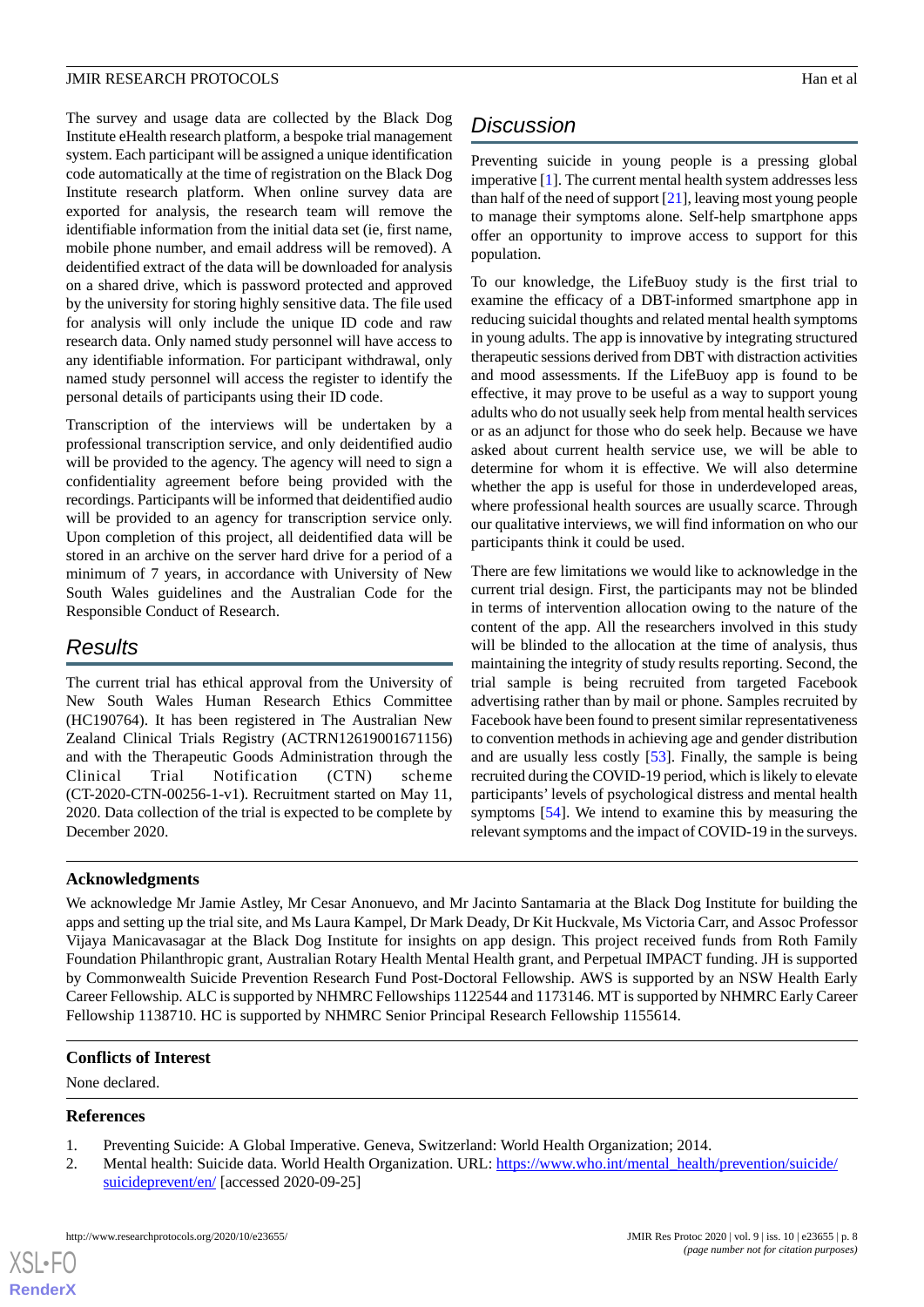# JMIR RESEARCH PROTOCOLS Han et al

- <span id="page-8-0"></span>3. Arensman E, Scott V, De Leo D, Pirkis J. Suicide and Suicide Prevention From a Global Perspective. Crisis 2020 Mar 01;41(Suppl 1):S3-S7. [doi: [10.1027/0227-5910/a000664](http://dx.doi.org/10.1027/0227-5910/a000664)] [Medline: [32208759](http://www.ncbi.nlm.nih.gov/entrez/query.fcgi?cmd=Retrieve&db=PubMed&list_uids=32208759&dopt=Abstract)]
- <span id="page-8-1"></span>4. Leckning BA, Li SQ, Cunningham T, Guthridge S, Robinson G, Nagel T, et al. Trends in hospital admissions involving suicidal behaviour in the Northern Territory, 2001-2013. Australas Psychiatry 2016 Jun;24(3):300-304. [doi: [10.1177/1039856216629838\]](http://dx.doi.org/10.1177/1039856216629838) [Medline: [26858241\]](http://www.ncbi.nlm.nih.gov/entrez/query.fcgi?cmd=Retrieve&db=PubMed&list_uids=26858241&dopt=Abstract)
- 5. Han B, Compton WM, Blanco C, Colpe L, Huang L, McKeon R. National Trends in the Prevalence of Suicidal Ideation and Behavior Among Young Adults and Receipt of Mental Health Care Among Suicidal Young Adults. J Am Acad Child Adolesc Psychiatry 2018 Jan;57(1):20-27.e2. [doi: [10.1016/j.jaac.2017.10.013](http://dx.doi.org/10.1016/j.jaac.2017.10.013)] [Medline: [29301664](http://www.ncbi.nlm.nih.gov/entrez/query.fcgi?cmd=Retrieve&db=PubMed&list_uids=29301664&dopt=Abstract)]
- <span id="page-8-3"></span><span id="page-8-2"></span>6. Griffin E, McMahon E, McNicholas F, Corcoran P, Perry IJ, Arensman E. Increasing rates of self-harm among children, adolescents and young adults: a 10-year national registry study 2007-2016. Soc Psychiatry Psychiatr Epidemiol 2018 Jul;53(7):663-671. [doi: [10.1007/s00127-018-1522-1](http://dx.doi.org/10.1007/s00127-018-1522-1)] [Medline: [29721594](http://www.ncbi.nlm.nih.gov/entrez/query.fcgi?cmd=Retrieve&db=PubMed&list_uids=29721594&dopt=Abstract)]
- <span id="page-8-4"></span>7. Gunnell D, Appleby L, Arensman E, Hawton K, John A, Kapur N, et al. Suicide risk and prevention during the COVID-19 pandemic. The Lancet Psychiatry 2020 Jun;7(6):468-471. [doi: [10.1016/s2215-0366\(20\)30171-1\]](http://dx.doi.org/10.1016/s2215-0366(20)30171-1) [Medline: [32330430\]](http://www.ncbi.nlm.nih.gov/entrez/query.fcgi?cmd=Retrieve&db=PubMed&list_uids=32330430&dopt=Abstract)
- <span id="page-8-5"></span>8. DeCou CR, Comtois KA, Landes SJ. Dialectical Behavior Therapy Is Effective for the Treatment of Suicidal Behavior: A Meta-Analysis. Behav Ther 2019 Jan;50(1):60-72. [doi: [10.1016/j.beth.2018.03.009\]](http://dx.doi.org/10.1016/j.beth.2018.03.009) [Medline: [30661567](http://www.ncbi.nlm.nih.gov/entrez/query.fcgi?cmd=Retrieve&db=PubMed&list_uids=30661567&dopt=Abstract)]
- <span id="page-8-6"></span>9. Ougrin D, Tranah T, Stahl D, Moran P, Asarnow JR. Therapeutic interventions for suicide attempts and self-harm in adolescents: systematic review and meta-analysis. J Am Acad Child Adolesc Psychiatry 2015 Feb;54(2):97-107.e2. [doi: [10.1016/j.jaac.2014.10.009\]](http://dx.doi.org/10.1016/j.jaac.2014.10.009) [Medline: [25617250\]](http://www.ncbi.nlm.nih.gov/entrez/query.fcgi?cmd=Retrieve&db=PubMed&list_uids=25617250&dopt=Abstract)
- <span id="page-8-8"></span><span id="page-8-7"></span>10. Swales M, Heard H. Dialectical Behaviour Therapy: Distinctive Features. New York, USA: Taylor & Francis; 2016.
- 11. Palmier-Claus JE, Taylor PJ, Varese F, Pratt D. Does unstable mood increase risk of suicide? Theory, research and practice. J Affect Disord 2012 Dec 20;143(1-3):5-15. [doi: [10.1016/j.jad.2012.05.030](http://dx.doi.org/10.1016/j.jad.2012.05.030)] [Medline: [22842024\]](http://www.ncbi.nlm.nih.gov/entrez/query.fcgi?cmd=Retrieve&db=PubMed&list_uids=22842024&dopt=Abstract)
- <span id="page-8-10"></span><span id="page-8-9"></span>12. Bowen R, Balbuena L, Peters EM, Leuschen-Mewis C, Baetz M. The Relationship between Mood Instability and Suicidal Thoughts. Arch Suicide Res 2015;19(2):161-171. [doi: [10.1080/13811118.2015.1004474](http://dx.doi.org/10.1080/13811118.2015.1004474)] [Medline: [25774548\]](http://www.ncbi.nlm.nih.gov/entrez/query.fcgi?cmd=Retrieve&db=PubMed&list_uids=25774548&dopt=Abstract)
- 13. Klonsky ED, May A. Rethinking impulsivity in suicide. Suicide Life Threat Behav 2010 Dec;40(6):612-619. [doi: [10.1521/suli.2010.40.6.612](http://dx.doi.org/10.1521/suli.2010.40.6.612)] [Medline: [21198330](http://www.ncbi.nlm.nih.gov/entrez/query.fcgi?cmd=Retrieve&db=PubMed&list_uids=21198330&dopt=Abstract)]
- <span id="page-8-12"></span><span id="page-8-11"></span>14. Liu RT, Trout ZM, Hernandez EM, Cheek SM, Gerlus N. A behavioral and cognitive neuroscience perspective on impulsivity, suicide, and non-suicidal self-injury: Meta-analysis and recommendations for future research. Neurosci Biobehav Rev 2017 Dec;83:440-450 [\[FREE Full text\]](http://europepmc.org/abstract/MED/28928071) [doi: [10.1016/j.neubiorev.2017.09.019](http://dx.doi.org/10.1016/j.neubiorev.2017.09.019)] [Medline: [28928071\]](http://www.ncbi.nlm.nih.gov/entrez/query.fcgi?cmd=Retrieve&db=PubMed&list_uids=28928071&dopt=Abstract)
- 15. Stravynski A, Boyer R. Loneliness in relation to suicide ideation and parasuicide: a population-wide study. Suicide Life Threat Behav 2001;31(1):32-40. [doi: [10.1521/suli.31.1.32.21312\]](http://dx.doi.org/10.1521/suli.31.1.32.21312) [Medline: [11326767](http://www.ncbi.nlm.nih.gov/entrez/query.fcgi?cmd=Retrieve&db=PubMed&list_uids=11326767&dopt=Abstract)]
- <span id="page-8-13"></span>16. Linehan MM, Armstrong HE, Suarez A, Allmon D, Heard HL. Cognitive-behavioral treatment of chronically parasuicidal borderline patients. Arch Gen Psychiatry 1991 Dec;48(12):1060-1064. [doi: [10.1001/archpsyc.1991.01810360024003\]](http://dx.doi.org/10.1001/archpsyc.1991.01810360024003) [Medline: [1845222\]](http://www.ncbi.nlm.nih.gov/entrez/query.fcgi?cmd=Retrieve&db=PubMed&list_uids=1845222&dopt=Abstract)
- <span id="page-8-14"></span>17. Linehan MM, Korslund KE, Harned MS, Gallop RJ, Lungu A, Neacsiu AD, et al. Dialectical behavior therapy for high suicide risk in individuals with borderline personality disorder: a randomized clinical trial and component analysis. JAMA Psychiatry 2015 May;72(5):475-482. [doi: [10.1001/jamapsychiatry.2014.3039\]](http://dx.doi.org/10.1001/jamapsychiatry.2014.3039) [Medline: [25806661\]](http://www.ncbi.nlm.nih.gov/entrez/query.fcgi?cmd=Retrieve&db=PubMed&list_uids=25806661&dopt=Abstract)
- <span id="page-8-16"></span><span id="page-8-15"></span>18. McCauley E, Berk MS, Asarnow JR, Adrian M, Cohen J, Korslund K, et al. Efficacy of Dialectical Behavior Therapy for Adolescents at High Risk for Suicide: A Randomized Clinical Trial. JAMA Psychiatry 2018 Aug 01;75(8):777-785 [\[FREE](http://europepmc.org/abstract/MED/29926087) [Full text\]](http://europepmc.org/abstract/MED/29926087) [doi: [10.1001/jamapsychiatry.2018.1109\]](http://dx.doi.org/10.1001/jamapsychiatry.2018.1109) [Medline: [29926087\]](http://www.ncbi.nlm.nih.gov/entrez/query.fcgi?cmd=Retrieve&db=PubMed&list_uids=29926087&dopt=Abstract)
- <span id="page-8-17"></span>19. Mehlum L, Tørmoen AJ, Ramberg M, Haga E, Diep LM, Laberg S, et al. Dialectical behavior therapy for adolescents with repeated suicidal and self-harming behavior: a randomized trial. J Am Acad Child Adolesc Psychiatry 2014 Oct;53(10):1082-1091. [doi: [10.1016/j.jaac.2014.07.003](http://dx.doi.org/10.1016/j.jaac.2014.07.003)] [Medline: [25245352\]](http://www.ncbi.nlm.nih.gov/entrez/query.fcgi?cmd=Retrieve&db=PubMed&list_uids=25245352&dopt=Abstract)
- <span id="page-8-18"></span>20. Andrade LH, Alonso J, Mneimneh Z, Wells JE, Al-Hamzawi A, Borges G, et al. Barriers to mental health treatment: results from the WHO World Mental Health surveys. Psychol Med 2014 Apr;44(6):1303-1317 [[FREE Full text\]](http://europepmc.org/abstract/MED/23931656) [doi: [10.1017/S0033291713001943](http://dx.doi.org/10.1017/S0033291713001943)] [Medline: [23931656](http://www.ncbi.nlm.nih.gov/entrez/query.fcgi?cmd=Retrieve&db=PubMed&list_uids=23931656&dopt=Abstract)]
- <span id="page-8-20"></span><span id="page-8-19"></span>21. Hom MA, Stanley IH, Joiner TE. Evaluating factors and interventions that influence help-seeking and mental health service utilization among suicidal individuals: A review of the literature. Clin Psychol Rev 2015 Aug;40:28-39. [doi: [10.1016/j.cpr.2015.05.006\]](http://dx.doi.org/10.1016/j.cpr.2015.05.006) [Medline: [26048165\]](http://www.ncbi.nlm.nih.gov/entrez/query.fcgi?cmd=Retrieve&db=PubMed&list_uids=26048165&dopt=Abstract)
- <span id="page-8-21"></span>22. Han J, Batterham PJ, Calear AL, Randall R. Factors Influencing Professional Help-Seeking for Suicidality. Crisis 2018 May;39(3):175-196. [doi: [10.1027/0227-5910/a000485\]](http://dx.doi.org/10.1027/0227-5910/a000485) [Medline: [29052431](http://www.ncbi.nlm.nih.gov/entrez/query.fcgi?cmd=Retrieve&db=PubMed&list_uids=29052431&dopt=Abstract)]
- 23. WHO Guideline: recommendations on digital interventions for health system strengthening. Geneva, Switzerland: World Health Organization; 2019.
- <span id="page-8-22"></span>24. Torous J, Larsen ME, Depp C, Cosco TD, Barnett I, Nock MK, et al. Smartphones, Sensors, and Machine Learning to Advance Real-Time Prediction and Interventions for Suicide Prevention: a Review of Current Progress and Next Steps. Curr Psychiatry Rep 2018 Jun 28;20(7):51. [doi: [10.1007/s11920-018-0914-y](http://dx.doi.org/10.1007/s11920-018-0914-y)] [Medline: [29956120](http://www.ncbi.nlm.nih.gov/entrez/query.fcgi?cmd=Retrieve&db=PubMed&list_uids=29956120&dopt=Abstract)]
- 25. Torok M, Han J, Baker S, Werner-Seidler A, Wong I, Larsen ME, et al. Suicide prevention using self-guided digital interventions: a systematic review and meta-analysis of randomised controlled trials. The Lancet Digital Health 2020 Jan;2(1):e25-e36. [doi: [10.1016/S2589-7500\(19\)30199-2\]](http://dx.doi.org/10.1016/S2589-7500(19)30199-2) [Medline: [31803491\]](http://www.ncbi.nlm.nih.gov/entrez/query.fcgi?cmd=Retrieve&db=PubMed&list_uids=31803491&dopt=Abstract)
- 26. Efron B. Forcing a Sequential Experiment to be Balanced. Biometrika 1971 Dec;58(3):403-417. [doi: [10.2307/2334377\]](http://dx.doi.org/10.2307/2334377)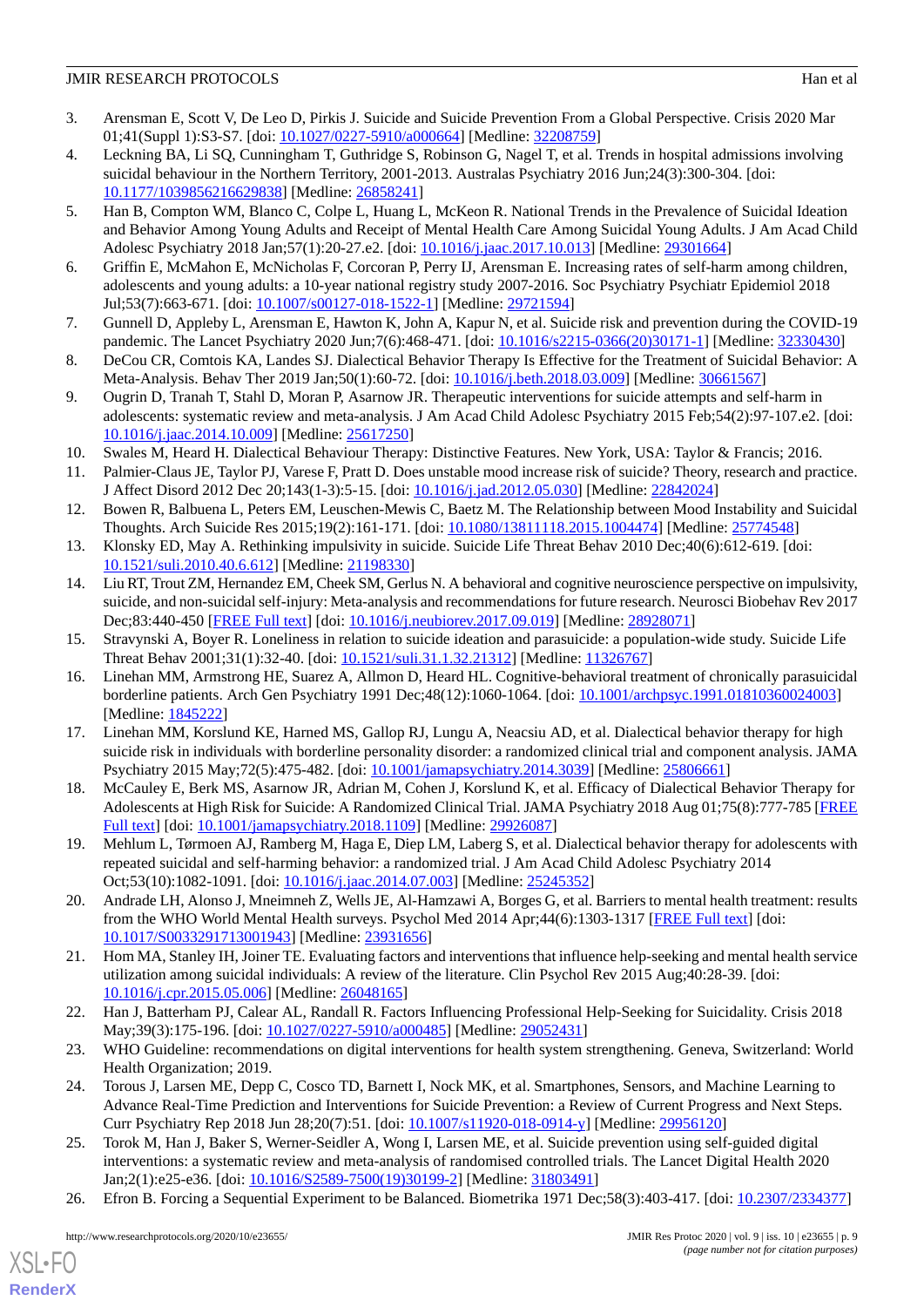# JMIR RESEARCH PROTOCOLS Han et al

- <span id="page-9-0"></span>27. Witt K, Spittal MJ, Carter G, Pirkis J, Hetrick S, Currier D, et al. Effectiveness of online and mobile telephone applications ('apps') for the self-management of suicidal ideation and self-harm: a systematic review and meta-analysis. BMC Psychiatry 2017 Aug 15;17(1):297 [[FREE Full text](https://bmcpsychiatry.biomedcentral.com/articles/)] [doi: [10.1186/s12888-017-1458-0\]](http://dx.doi.org/10.1186/s12888-017-1458-0) [Medline: [28810841](http://www.ncbi.nlm.nih.gov/entrez/query.fcgi?cmd=Retrieve&db=PubMed&list_uids=28810841&dopt=Abstract)]
- <span id="page-9-1"></span>28. Han J, Batterham PJ, Calear AL, Wu Y, Xue J, van Spijker BA. Development and pilot evaluation of an online psychoeducational program for suicide prevention among university students: A randomised controlled trial. Internet Interv 2018 Jun;12:111-120 [[FREE Full text](https://linkinghub.elsevier.com/retrieve/pii/)] [doi: [10.1016/j.invent.2017.11.002\]](http://dx.doi.org/10.1016/j.invent.2017.11.002) [Medline: [30135775](http://www.ncbi.nlm.nih.gov/entrez/query.fcgi?cmd=Retrieve&db=PubMed&list_uids=30135775&dopt=Abstract)]
- <span id="page-9-2"></span>29. van Spijker BA, Werner-Seidler A, Batterham PJ, Mackinnon A, Calear AL, Gosling JA, et al. Effectiveness of a Web-Based Self-Help Program for Suicidal Thinking in an Australian Community Sample: Randomized Controlled Trial. J Med Internet Res 2018 Feb 14;20(2):e15 [[FREE Full text\]](https://www.jmir.org/2018/2/e15/) [doi: [10.2196/jmir.8595](http://dx.doi.org/10.2196/jmir.8595)] [Medline: [29444769\]](http://www.ncbi.nlm.nih.gov/entrez/query.fcgi?cmd=Retrieve&db=PubMed&list_uids=29444769&dopt=Abstract)
- <span id="page-9-4"></span><span id="page-9-3"></span>30. Werner-Seidler A, O'Dea B, Shand F, Johnston L, Frayne A, Fogarty AS, et al. A Smartphone App for Adolescents With Sleep Disturbance: Development of the Sleep Ninja. JMIR Ment Health 2017 Jul 28;4(3):e28 [[FREE Full text\]](https://mental.jmir.org/2017/3/e28/) [doi: [10.2196/mental.7614\]](http://dx.doi.org/10.2196/mental.7614) [Medline: [28754651](http://www.ncbi.nlm.nih.gov/entrez/query.fcgi?cmd=Retrieve&db=PubMed&list_uids=28754651&dopt=Abstract)]
- <span id="page-9-5"></span>31. Deady M, Johnston D, Milne D, Glozier N, Peters D, Calvo R, et al. Preliminary Effectiveness of a Smartphone App to Reduce Depressive Symptoms in the Workplace: Feasibility and Acceptability Study. JMIR Mhealth Uhealth 2018 Dec 04;6(12):e11661 [\[FREE Full text](https://mhealth.jmir.org/2018/12/e11661/)] [doi: [10.2196/11661\]](http://dx.doi.org/10.2196/11661) [Medline: [30514694\]](http://www.ncbi.nlm.nih.gov/entrez/query.fcgi?cmd=Retrieve&db=PubMed&list_uids=30514694&dopt=Abstract)
- <span id="page-9-6"></span>32. van Spijker BA, Batterham PJ, Calear AL, Farrer L, Christensen H, Reynolds J, et al. The suicidal ideation attributes scale (SIDAS): Community-based validation study of a new scale for the measurement of suicidal ideation. Suicide Life Threat Behav 2014 Aug;44(4):408-419. [doi: [10.1111/sltb.12084\]](http://dx.doi.org/10.1111/sltb.12084) [Medline: [24612048\]](http://www.ncbi.nlm.nih.gov/entrez/query.fcgi?cmd=Retrieve&db=PubMed&list_uids=24612048&dopt=Abstract)
- <span id="page-9-7"></span>33. Kroenke K, Spitzer RL, Williams JB. The PHQ-9: validity of a brief depression severity measure. J Gen Intern Med 2001 Sep;16(9):606-613. [doi: [10.1046/j.1525-1497.2001.016009606.x\]](http://dx.doi.org/10.1046/j.1525-1497.2001.016009606.x) [Medline: [11556941\]](http://www.ncbi.nlm.nih.gov/entrez/query.fcgi?cmd=Retrieve&db=PubMed&list_uids=11556941&dopt=Abstract)
- <span id="page-9-8"></span>34. Spitzer RL, Kroenke K, Williams JB, Löwe B. A brief measure for assessing generalized anxiety disorder: the GAD-7. Arch Intern Med 2006 May 22;166(10):1092-1097. [doi: [10.1001/archinte.166.10.1092](http://dx.doi.org/10.1001/archinte.166.10.1092)] [Medline: [16717171](http://www.ncbi.nlm.nih.gov/entrez/query.fcgi?cmd=Retrieve&db=PubMed&list_uids=16717171&dopt=Abstract)]
- <span id="page-9-9"></span>35. Batterham PJ, Sunderland M, Carragher N, Calear AL, Mackinnon AJ, Slade T. The Distress Questionnaire-5: Population screener for psychological distress was more accurate than the K6/K10. J Clin Epidemiol 2016 Mar;71:35-42. [doi: [10.1016/j.jclinepi.2015.10.005\]](http://dx.doi.org/10.1016/j.jclinepi.2015.10.005) [Medline: [26464194](http://www.ncbi.nlm.nih.gov/entrez/query.fcgi?cmd=Retrieve&db=PubMed&list_uids=26464194&dopt=Abstract)]
- <span id="page-9-10"></span>36. Ng Fat L, Scholes S, Boniface S, Mindell J, Stewart-Brown S. Evaluating and establishing national norms for mental wellbeing using the short Warwick-Edinburgh Mental Well-being Scale (SWEMWBS): findings from the Health Survey for England. Qual Life Res 2017 May;26(5):1129-1144 [[FREE Full text](http://europepmc.org/abstract/MED/27853963)] [doi: [10.1007/s11136-016-1454-8\]](http://dx.doi.org/10.1007/s11136-016-1454-8) [Medline: [27853963](http://www.ncbi.nlm.nih.gov/entrez/query.fcgi?cmd=Retrieve&db=PubMed&list_uids=27853963&dopt=Abstract)]
- <span id="page-9-11"></span>37. Tennant R, Hiller L, Fishwick R, Platt S, Joseph S, Weich S, et al. The Warwick-Edinburgh Mental Well-being Scale (WEMWBS): development and UK validation. Health Qual Life Outcomes 2007 Nov 27;5:63 [[FREE Full text](https://hqlo.biomedcentral.com/articles/10.1186/1477-7525-5-63)] [doi: [10.1186/1477-7525-5-63\]](http://dx.doi.org/10.1186/1477-7525-5-63) [Medline: [18042300\]](http://www.ncbi.nlm.nih.gov/entrez/query.fcgi?cmd=Retrieve&db=PubMed&list_uids=18042300&dopt=Abstract)
- <span id="page-9-12"></span>38. Stewart-Brown S, Tennant A, Tennant R, Platt S, Parkinson J, Weich S. Internal construct validity of the Warwick-Edinburgh Mental Well-being Scale (WEMWBS): a Rasch analysis using data from the Scottish Health Education Population Survey. Health Qual Life Outcomes 2009 Feb 19;7:15 [\[FREE Full text\]](https://hqlo.biomedcentral.com/articles/10.1186/1477-7525-7-15) [doi: [10.1186/1477-7525-7-15](http://dx.doi.org/10.1186/1477-7525-7-15)] [Medline: [19228398\]](http://www.ncbi.nlm.nih.gov/entrez/query.fcgi?cmd=Retrieve&db=PubMed&list_uids=19228398&dopt=Abstract)
- <span id="page-9-14"></span><span id="page-9-13"></span>39. Morin CM, Belleville G, Bélanger L, Ivers H. The Insomnia Severity Index: psychometric indicators to detect insomnia cases and evaluate treatment response. Sleep 2011 May 01;34(5):601-608 [\[FREE Full text\]](http://europepmc.org/abstract/MED/21532953) [doi: [10.1093/sleep/34.5.601](http://dx.doi.org/10.1093/sleep/34.5.601)] [Medline: [21532953](http://www.ncbi.nlm.nih.gov/entrez/query.fcgi?cmd=Retrieve&db=PubMed&list_uids=21532953&dopt=Abstract)]
- <span id="page-9-15"></span>40. McEvoy PM, Mahoney AE, Moulds ML. Are worry, rumination, and post-event processing one and the same? Development of the repetitive thinking questionnaire. J Anxiety Disord 2010 Jun;24(5):509-519. [doi: [10.1016/j.janxdis.2010.03.008\]](http://dx.doi.org/10.1016/j.janxdis.2010.03.008) [Medline: [20409676](http://www.ncbi.nlm.nih.gov/entrez/query.fcgi?cmd=Retrieve&db=PubMed&list_uids=20409676&dopt=Abstract)]
- <span id="page-9-16"></span>41. Bryan CJ, Kanzler KE, Grieser E, Martinez A, Allison S, McGeary D. A Shortened Version of the Suicide Cognitions Scale for Identifying Chronic Pain Patients at Risk for Suicide. Pain Pract 2017 Mar;17(3):371-381. [doi: [10.1111/papr.12464\]](http://dx.doi.org/10.1111/papr.12464) [Medline: [27317370](http://www.ncbi.nlm.nih.gov/entrez/query.fcgi?cmd=Retrieve&db=PubMed&list_uids=27317370&dopt=Abstract)]
- <span id="page-9-17"></span>42. Simons JS, Gaher RM. The Distress Tolerance Scale: Development and Validation of a Self-Report Measure. Motiv Emot 2005 Jun;29(2):83-102. [doi: [10.1007/s11031-005-7955-3](http://dx.doi.org/10.1007/s11031-005-7955-3)]
- <span id="page-9-19"></span><span id="page-9-18"></span>43. Hughes ME, Waite LJ, Hawkley LC, Cacioppo JT. A Short Scale for Measuring Loneliness in Large Surveys: Results From Two Population-Based Studies. Res Aging 2004;26(6):655-672 [[FREE Full text\]](http://europepmc.org/abstract/MED/18504506) [doi: [10.1177/0164027504268574](http://dx.doi.org/10.1177/0164027504268574)] [Medline: [18504506](http://www.ncbi.nlm.nih.gov/entrez/query.fcgi?cmd=Retrieve&db=PubMed&list_uids=18504506&dopt=Abstract)]
- <span id="page-9-20"></span>44. Russell D, Peplau LA, Cutrona CE. The revised UCLA Loneliness Scale: Concurrent and discriminant validity evidence. Journal of Personality and Social Psychology 1980;39(3):472-480. [doi: [10.1037//0022-3514.39.3.472](http://dx.doi.org/10.1037//0022-3514.39.3.472)]
- 45. Wilson C, Deane F, Ciarrochi J, Rickwood D. Measuring help seeking intentions: Properties of the General Help seeking Questionnaire. Can J Couns 2005;39(1):15-28 [\[FREE Full text\]](http://ro.uow.edu.au/hbspapers/1527)
- 46. Beecham J, Knapp M. Costing psychiatric interventions. In: Measuring Mental Health Needs (Second Edition). London, UK: Cambridge University Press; 2001:200-224.
- 47. Duckworth AL, Peterson C, Matthews MD, Kelly DR. Grit: perseverance and passion for long-term goals. J Pers Soc Psychol 2007 Jun;92(6):1087-1101. [doi: [10.1037/0022-3514.92.6.1087](http://dx.doi.org/10.1037/0022-3514.92.6.1087)] [Medline: [17547490\]](http://www.ncbi.nlm.nih.gov/entrez/query.fcgi?cmd=Retrieve&db=PubMed&list_uids=17547490&dopt=Abstract)